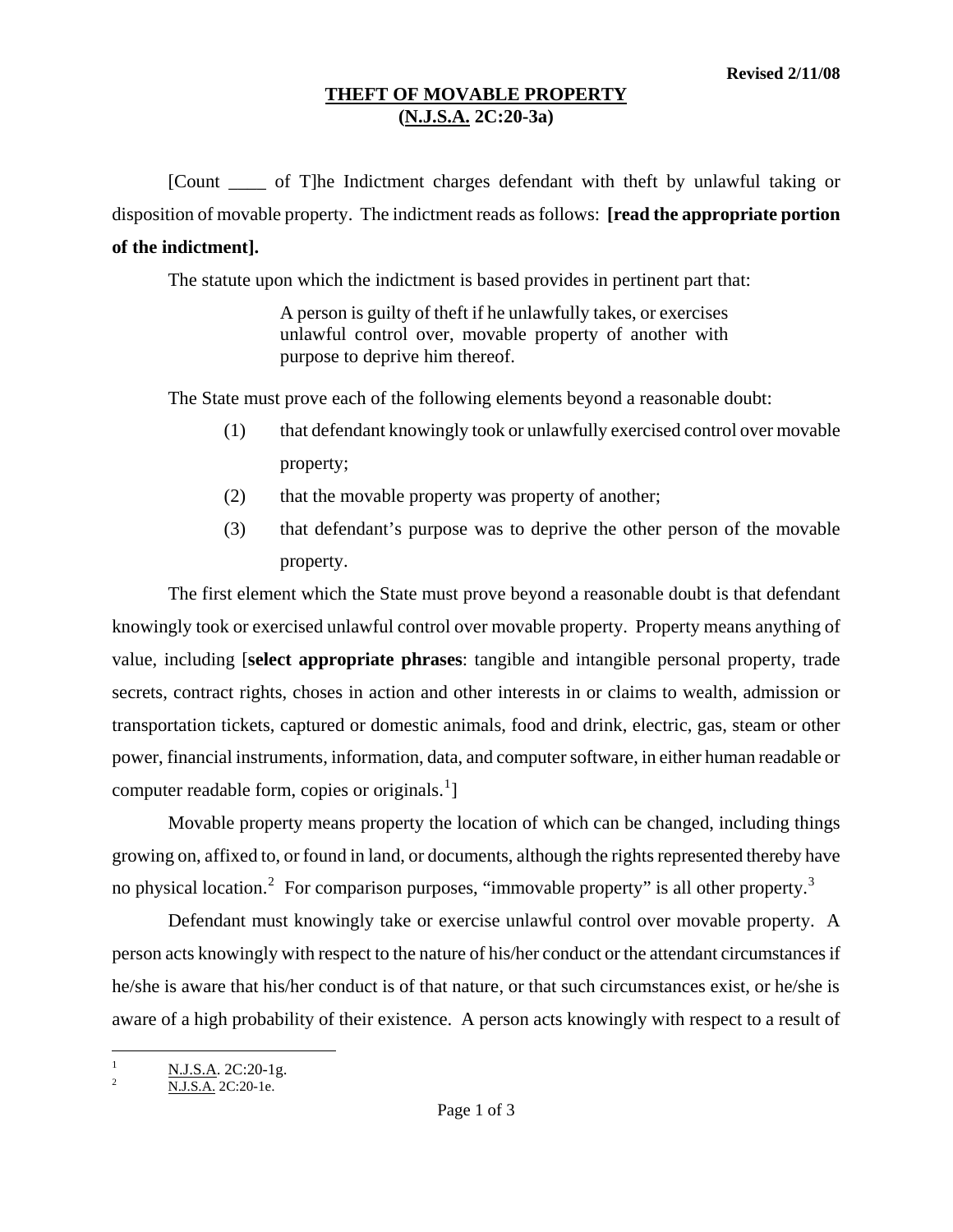## **THEFT OF MOVABLE PROPERTY (N.J.S.A. 2C:20-3a)**

his/her conduct if he/she is aware that it is practically certain that his/her conduct will cause such a result. "Knowing," "with knowledge," or equivalent terms have the same meaning. Knowingly is a state of mind and cannot be seen and can only be determined by inference from conduct, words or acts. Therefore, it is not necessary that witnesses be produced by the State to testify that a defendant said that he/she knowingly did something. His/Her knowledge may be gathered from his/her acts and his/her conduct and from all he/she said and did at the particular time and place and from all the surrounding circumstances reflected in the testimony [and evidence adduced at trial].

In this case, the State alleges that the movable property taken, or over which control was unlawfully exercised, is the following: **[describe property listed in the indictment]**. **[Read if appropriate:** It should be noted that the definition of "movable property" is broad, including the kind of property which has no real location.<sup>[4](#page-1-0)</sup>] The State need not prove that the property was carried out of the place in which it was kept, but only that it was moved or taken from its original location or that defendant exercised unlawful control over it, whether or not he/she was able to actually move or remove the property.

## **[Read the Supplemental Charge on Theft if appropriate]**

The second element that the State must prove beyond a reasonable doubt is that the movable property is property of another. **[Choose appropriate language:** Property of another includes property in which any person other than the defendant has an interest which the defendant is not privileged to infringe, regardless of the fact that the defendant also has an interest in the property and regardless of the fact that the other person might be precluded from civil recovery because the property was used in an unlawful transaction or was subject to forfeiture as contraband.<sup>[5](#page-1-1)</sup> Property in the possession of the actor shall not be deemed property of another who has only a security interest therein, even if legal title is in the creditor pursuant to a conditional sales contract or other security agreement.<sup>[6](#page-1-2)</sup>] The term property of another is broadly defined so as to include services and intangibles, anything of value.<sup>[7](#page-1-3)</sup> Anything of value is defined as any direct or indirect gain or advantage to any person.<sup>[8](#page-1-4)</sup>

i<br>Li 3  $\frac{3}{4}$  Ibid.

<span id="page-1-0"></span> $\frac{4}{5}$  For example, stock certificates.

<span id="page-1-2"></span><span id="page-1-1"></span> $\frac{N.J.S.A.}{100}$  2C:20-1h.

<span id="page-1-3"></span>State v. Dixon, 114 N.J. 111 (1989).<br>N.J.S.A. 2C:20-1n.

<span id="page-1-4"></span>